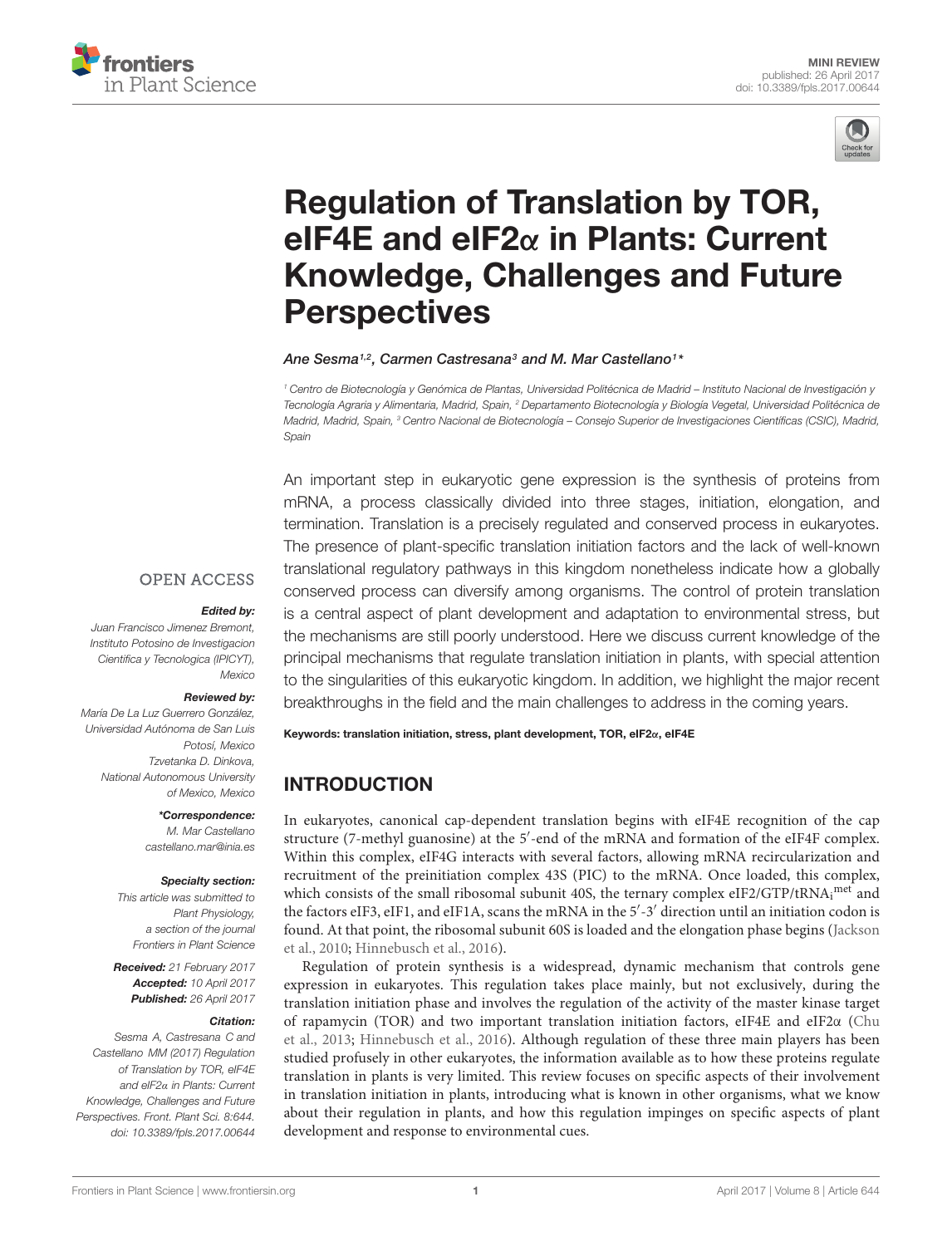#### THE TOR SIGNALING CASCADE

The TOR protein kinase is a central regulator of growth in response to nutrients in eukaryotic cells. The importance of this signaling pathway is shown by the large number of papers published annually (see [Dobrenel et al.,](#page-4-1) [2016a;](#page-4-1) [Eltschinger and](#page-5-2) [Loewith,](#page-5-2) [2016;](#page-5-2) [Gonzalez and Hall,](#page-5-3) [2017](#page-5-3) for recent reviews), and the celebration of the 25-year anniversary of its discovery [\(Hall,](#page-5-4) [2016\)](#page-5-4). The two yeast TOR kinase genes were first identified during a screen designed to seek the targets of the antiproliferative drug rapamycin [\(Heitman et al.,](#page-5-5) [1991\)](#page-5-5). Soon after, it was observed that translation initiation was altered in yeast TOR mutants [\(Barbet et al.,](#page-4-2) [1996\)](#page-4-2). It is now well established that TOR integrates the signals that perceive the nutritional status of the cell and regulates downstream processes essential for proliferation and growth. These include the ability to modulate translation initiation [\(Ma and Blenis,](#page-5-6) [2009;](#page-5-6) [Thoreen et al.,](#page-6-0) [2012;](#page-6-0) [Nandagopal and Roux,](#page-6-1) [2015\)](#page-6-1), maintenance of lysosome identity [\(Yu et al.,](#page-6-2) [2010;](#page-6-2) [Munson et al.,](#page-6-3) [2015\)](#page-6-3), autophagy [\(Noda and Ohsumi,](#page-6-4) [1998\)](#page-6-4), and synthesis of ribosomes and tRNAs [\(Ma and Blenis,](#page-5-6) [2009\)](#page-5-6). Whereas yeast has two TOR proteins, some filamentous fungi, animals, and plants have only one [\(Franceschetti et al.,](#page-5-7) [2011;](#page-5-7) [Dobrenel et al.,](#page-4-1) [2016a;](#page-4-1) [Eltschinger and Loewith,](#page-5-2) [2016\)](#page-5-2). Yeast and mammalian TOR proteins form two widely conserved multiprotein complexes that differ structurally and functionally, TORC1 and TORC2; only TORC1 is rapamycin-sensitive [\(Eltschinger and Loewith,](#page-5-2) [2016\)](#page-5-2). The ability of these TORC complexes to interact with specific protein partners controls the diverse downstream outputs of the TOR cascade.

In plants, analysis of the TOR pathway has been a challenge because of the embryo lethality of knockout TOR mutants [\(Menand et al.,](#page-5-8) [2002\)](#page-5-8), and the less reliable rapamycin sensitivity of these eukaryotes [\(Rexin et al.,](#page-6-5) [2015;](#page-6-5) [Dobrenel et al.,](#page-4-1) [2016a\)](#page-4-1). The latter is due to the differences in amino acid residues in the 12 kDa FK506-binding proteins (FKBP12) of plants. The generation of TOR inducible mutants and silenced lines [\(Deprost](#page-4-3) [et al.,](#page-4-3) [2007;](#page-4-3) [Caldana et al.,](#page-4-4) [2013;](#page-4-4) [Dobrenel et al.,](#page-4-5) [2016b\)](#page-4-5), the introduction of the yeast FKBP12 in Arabidopsis, which increases rapamycin sensitivity [\(Sormani et al.,](#page-6-6) [2007\)](#page-6-6), together with newly developed drugs that target TOR such as Torin and AZD-8055, have provided tools to dissect the role of TOR in plants. Although all TORC1 components are present, no clear orthologs of the TORC2 subunits AVO1 and AVO3 have yet been found in plants [\(Robaglia et al.,](#page-6-7) [2012;](#page-6-7) [Maegawa et al.,](#page-5-9) [2015\)](#page-5-9).

## TORC1 AND THE CONTROL OF TRANSLATION INITIATION

In yeast and animals, TORC1 activation by nutrient signals coordinately controls various components of the translation initiation machinery by direct or indirect phosphorylation of a subset of proteins [\(Ma and Blenis,](#page-5-6) [2009\)](#page-5-6). These include the translation initiation factors eIF4G, eIF4B, 4E-BPs, and the 40S ribosomal S6 kinases (S6K1 and S6K2). Furthermore, TORC1 can control general protein synthesis and the selective translation of specific mRNAs, including those with 5' terminal oligopyrimidine (TOP) tracts [\(Thoreen et al.,](#page-6-0) [2012\)](#page-6-0). These TOP mRNAs encode ribosomal and other proteins that control translation. Although the mechanism by which these mTOR-dependent mRNAs are selected is not yet clear, several features of their 5' UTR has allowed their classification in two functional subsets of transcripts whose translation initiation is regulated differently [\(Gandin et al.,](#page-5-10) [2016\)](#page-5-10). Not only nutrient starvation, but also other stresses can modulate the TOR cascade and canonical translation initiation, as shown during hypoxia, when mTOR inactivation reduces the translation of several TOP mRNAs and overall protein biosynthesis [\(Spriggs et al.,](#page-6-8) [2010\)](#page-6-8).

Plant lines in which TOR is silenced have reduced polysomal content [\(Deprost et al.,](#page-4-3) [2007\)](#page-4-3), an observation that supports TOR involvement in translation regulation. TOR also reduces the transcription and translation rates of nuclear genes that encode plastidic ribosomal proteins, suggesting protein synthesis defects in chloroplasts. This correlates with the chlorotic phenotype observed in TOR-silenced plants [\(Dobrenel et al.,](#page-4-5) [2016b\)](#page-4-5).

Arabidopsis S6K conserves the main regulatory phosphorylation sites found in human S6K [\(Dobrenel et al.,](#page-4-1) [2016a\)](#page-4-1), and phosphorylation of S6K1 has been used to monitor TORC1 activity in plants [\(Xiong and Sheen,](#page-6-9) [2011\)](#page-6-9). This is an important TOR effect, since the S6K pathway not only stimulates overall protein synthesis but also eIF3h-mediated translation reinitiation after an upstream open reading frame (uORF) [\(Schepetilnikov et al.,](#page-6-10) [2013\)](#page-6-10), a frequent feature found in plant mRNAs [\(von Arnim et al.,](#page-6-11) [2014\)](#page-6-11). Auxin treatment activates TOR in Arabidopsis seedlings, and stimulates TOR association with polysomes, where S6K1 is phosphorylated [\(Bogre et al.,](#page-4-6) [2013;](#page-4-6) [Schepetilnikov et al.,](#page-6-10) [2013\)](#page-6-10). The loading of the translation initiation factor eIF3h into polysomes in response to auxin is impaired in TOR-deficient mutants with an inactive S6K form, suggesting that eIF3h is possibly phosphorylated by the TOR/S6K1 pathway [\(Schepetilnikov et al.,](#page-6-10) [2013\)](#page-6-10). With respect to environmental pressures, TOR activity can modulate the plant response to osmotic stress through the S6K1 kinase pathway [\(Mahfouz et al.,](#page-5-11) [2006;](#page-5-11) [Deprost et al.,](#page-4-3) [2007\)](#page-4-3). Other evidence pointing to TOR participation in plant adaptation derives from the induction of the two S6K gene homologs in Arabidopsis by cold and salinity [\(Mizoguchi et al.,](#page-6-12) [1995\)](#page-6-12). Although the S6K pathway is conserved in plants, clear orthologs of the other main target of TOR, the eIF4E-binding proteins (4E-BPs), have not been identified in this kingdom (see below for details).

## REGULATION OF eIF4E ACTIVITY IN ANIMALS BY ITS ASSOCIATION TO DIFFERENT PROTEINS

In animals, eIF4E translational activity is tightly regulated by a myriad of proteins that regulate eIF4E function by phosphorylation [\(Waskiewicz et al.,](#page-6-13) [1997\)](#page-6-13) or by binding directly to eIF4E. These latter proteins, which are one of the focus of this review, modulate general and specific translation.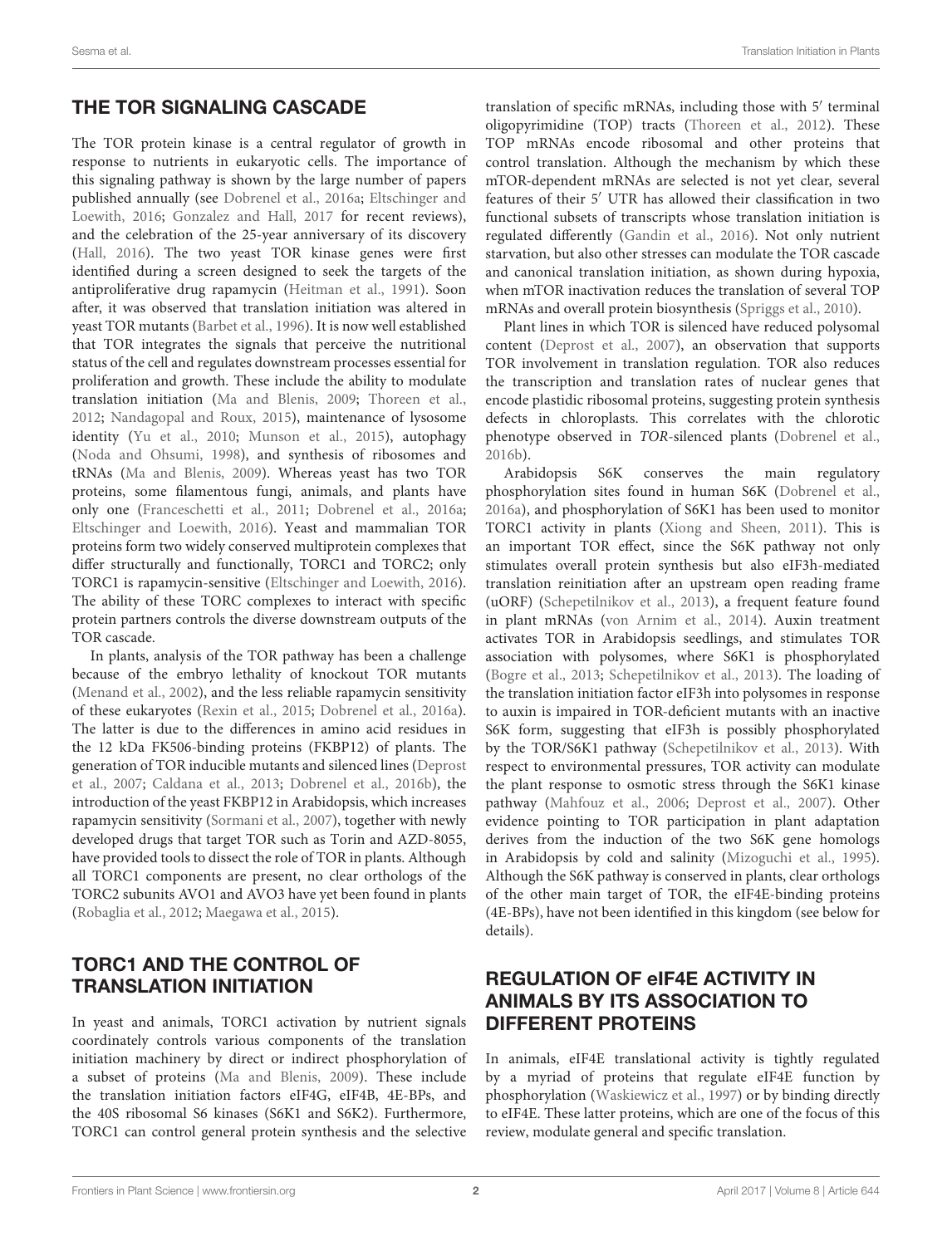Probably the best-known eIF4E translational regulators are the mammalian 4E-BPs [\(Lin et al.,](#page-5-12) [1994;](#page-5-12) [Pause et al.,](#page-6-14) [1994;](#page-6-14) [Poulin et al.,](#page-6-15) [1998\)](#page-6-15). These proteins interact with eIF4E through multiple contacts to the lateral and dorsal surface of eIF4E [\(Paku](#page-6-16) [et al.,](#page-6-16) [2012;](#page-6-16) [Lukhele et al.,](#page-5-13) [2013;](#page-5-13) [Peter et al.,](#page-6-17) [2015\)](#page-6-17). The dorsal interaction comprises the so-called 4E-binding motif (4E-BM), a canonical sequence YXXXXLØ (where Ø denotes a hydrophobic amino acid) present in 4E-BPs. Since the same motif is used by eIF4G for eIF4E binding [\(Mader et al.,](#page-5-14) [1995;](#page-5-14) [Marcotrigiano](#page-5-15) [et al.,](#page-5-15) [1999\)](#page-5-15), the output of 4E-BPs/eIF4E interaction is the displacement of eIF4G from the eIF4E-eIF4G complex, which leads to general inhibition of mRNA translation [\(Haghighat et al.,](#page-5-16) [1995\)](#page-5-16). 4E-BPs interaction with eIF4E is intimately coupled to their phosphorylation status, which is controlled and adapted to physiological conditions through the master kinase TOR [\(Nandagopal and Roux,](#page-6-1) [2015\)](#page-6-1). After TOR phosphorylation, mammalian 4E-BPs dissociate from eIF4E, whereas in their hypophosphorylated state, 4E-BPs form a tight complex with eIF4E [\(Pause et al.,](#page-6-14) [1994\)](#page-6-14).

Along with the 4E-BPs, other proteins known as 4E-interacting partners associate to eIF4E through canonical 4E-BM or similar structures [\(Napoli et al.,](#page-6-18) [2008\)](#page-6-18). In general terms, these proteins support multiple protein–protein interactions that create bridges between the  $5'$  and  $3'$  UTR of specific mRNAs, rendering them inactive for translation [\(Wells,](#page-6-19) [2006;](#page-6-19) [Rhoads,](#page-6-20) [2009\)](#page-6-20). Although these eIF4E interactors control specific animal developmental programs, such a mechanism has not been found yet in plants.

In addition to these translational regulators, several eIF4E interactors were recently implicated in eIF4E-dependent mRNA export and degradation [\(Nishimura et al.,](#page-6-21) [2015;](#page-6-21) [Osborne and](#page-6-22) [Borden,](#page-6-22) [2015\)](#page-6-22). Some of these proteins, such as LRPPRC, PRH, or 4E-T, interact with eIF4E through the canonical 4E-BM [\(Dostie et al.,](#page-4-7) [2000;](#page-4-7) [Topisirovic et al.,](#page-6-23) [2003,](#page-6-23) [2009\)](#page-6-24), which highlights the importance of this domain in eIF4E binding and regulation.

#### REGULATION of eIF4E ACTIVITY BY ITS ASSOCIATION TO DIFFERENT PROTEINS IN PLANTS

As described above, the most common and powerful tool for regulation of eIF4E activity in animals is protein association to the dorsal surface of eIF4E. For this reason, it is surprising that despite the conservation of the amino acids involved in the eIF4E/eIF4G interaction and the precise regulation of translation in different developmental and environmental conditions, no clear homologs of these eIF4E regulators have yet been found in plants. This is especially surprising for 4E-BPs, which appear to have been conserved throughout the evolution of many eukaryotic species, but specifically lost in plants [\(Hernandez et al.,](#page-5-17) [2010\)](#page-5-17).

Besides the lack of plant orthologs for the 4E-BPs and eIF4E-interacting partners, the existence of proteins that regulate eIF4E activity through eIF4E association remains an open question. Different studies reported the identification of proteins

bearing the consensus 4E-BM that bind eIF4E and eIFiso4E [\(Freire et al.,](#page-5-18) [2000;](#page-5-18) [Freire,](#page-5-19) [2005;](#page-5-19) [Lázaro-Mixteco and Dinkova,](#page-5-20) [2012\)](#page-5-20), although their role in translation has yet to be elucidated. Apart from these proteins, an Arabidopsis database search retrieves more than 6900 proteins that contain one or more canonical eIF4E-binding domains (YXXXXLØ) [\(Toribio et al.,](#page-6-25) [2016\)](#page-6-25), that therefore might bind eIF4E and regulate its function. The number of possible plant eIF4E interactors could be larger if we consider that the canonical domain can have variations at the  $3'$  end and that some structures like the reversed L-shaped motif can also promote eIF4E binding [\(Napoli et al.,](#page-6-18) [2008\)](#page-6-18). Other evidence that supports the existence of these eIF4E regulators are the presence of conserved RNA-binding proteins in plants as the case of Brn, which mediates eIF4E translational inhibition of targeted mRNAs in animals [\(Kim et al.,](#page-5-21) [2013\)](#page-5-21).

It is worth to mention that wheat eIF4E and eIFiso4E show different isoelectric isoforms that are compatible with changes in their phosphorylation state [\(Gallie et al.,](#page-5-22) [1997\)](#page-5-22). Although the kinases involved have not been identified, the existence of different isoelectric states opens the possibility that these modifications could regulate translation initiation during plant development and/or in response to environmental cues.

#### TRANSLATION REGULATION BY THE INITIATION FACTOR eIF2α

Inhibition of canonical translation by eIF2α phosphorylation has been analyzed exhaustively [\(Hinnebusch et al.,](#page-5-1) [2016\)](#page-5-1). Studies in yeast and other eukaryotes showed the eIF2 function in formation of the ternary complex Met-tRNA<sub>i</sub><sup>Met</sup>-eIF2-GTP, needed to couple the initiating Met-tRNA<sub>i</sub><sup>Met</sup> at the first AUG in the 5<sup>'</sup> leader of mRNAs. The resulting eIF2-GDP complex is recycled by eIF2B to eIF2-GTP, which binds a new molecule of Met-tRNA<sub>i</sub><sup>Met</sup> and forms a new ternary complex to initiate translation. eIF2, one of the best-characterized translation initiation factors, is composed of three subunits, eIF2α, eIF2β, and eIF2γ. Phosphorylation of the conserved Ser51 residue in the eIF2α subunit inhibits eIF2B dissociation from the eIF2-GDP complex and thus, formation of a new ternary complex, whose depletion arrests initiation of protein synthesis. Phosphorylation of eIF2α is a key mechanism that controls mRNA translation in eukaryotes in response to stress. In yeast, the general control non-derepressible 2 (GCN2) kinase phosphorylates eIF2α during nutrient starvation. GCN2 is part of a complex also comprised of GCN1 and GCN20 proteins, necessary to trigger eIF2α phosphorylation [\(Hinnebusch,](#page-5-23) [2005;](#page-5-23) [Castilho et al.,](#page-4-8) [2014\)](#page-4-8). In mammals, protein kinases in addition to GCN2 phosphorylate eIF2α in various stress conditions including nutrient starvation, protein misfolding, or immune responses [\(Harding and Ron,](#page-5-24) [2002;](#page-5-24) [Baker et al.,](#page-4-9) [2012;](#page-4-9) [Donnelly et al.,](#page-4-10) [2013\)](#page-4-10).

In Arabidopsis, GCN2 mediates eIF2α phosphorylation after stress treatments such as UV light, amino acid starvation, cadmium, oxidative stress, and wounding, and it is so far the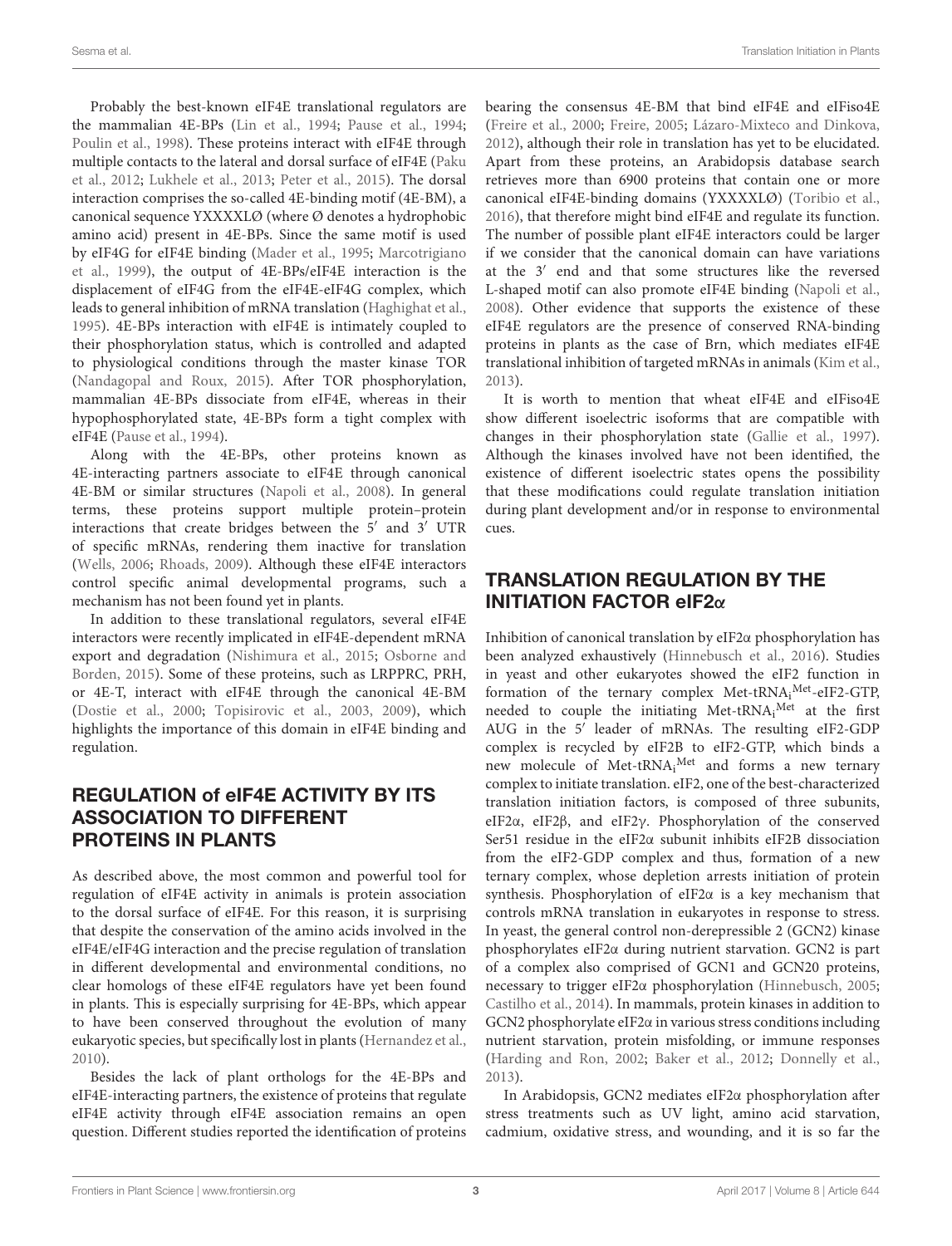only eIF2α kinase identified in plants [\(Lageix et al.,](#page-5-25) [2008;](#page-5-25) [Zhang](#page-6-26) [et al.,](#page-6-26) [2008;](#page-6-26) [Sormani et al.,](#page-6-27) [2011;](#page-6-27) [Wang et al.,](#page-6-28) [2016\)](#page-6-28). In addition, ILITHYIA (ILA), the Arabidopsis homolog of yeast GCN1, is needed to promote eIF2α phosphorylation in response to cold [\(Wang et al.,](#page-6-28) [2016\)](#page-6-28). Despite this evidence, the functional relevance of this regulatory pathway in plant adaptation to stress is not yet completely understood (see [Echevarria-Zomeño et al.,](#page-5-26) [2013;](#page-5-26) [Browning and Bailey-Serres,](#page-4-11) [2015](#page-4-11) for recent reviews). In plants, GCN2-dependent eIF2α phosphorylation is reported to regulate protein synthesis, although this mechanism as a general inhibitor of translation is limited to the responses to the purine synthesis inhibitor 8-azaadenine and the amino acid synthesis inhibitor chlorsulfuron [\(Lageix et al.,](#page-5-25) [2008\)](#page-5-25). Moreover, data are contradictory regarding the role of GCN2 in plant adaptation to amino acid deprivation [\(Zhang et al.,](#page-6-26) [2008;](#page-6-26) [Faus et al.,](#page-5-27) [2015\)](#page-5-27).

In addition to abiotic and nutritional stresses, recent evidence suggests a function for GCN2 and eIF2α phosphorylation in plant immunity, although their role remains elusive. eIF2α phosphorylation is reported in response to Pseudomonas syringae pv. maculicola ES4326/avrRpt2 infection [\(Pajerowska-Mukhtar](#page-6-29) [et al.,](#page-6-29) [2012\)](#page-6-29), but its influence on bacterial growth has yet to be determined. Adult gcn2 plants show enhanced resistance to the necrotroph Pectobacterium carotovorum subsp. carotovorum and the biotrophic fungus Golovinomyces cichoracearum, a response that contrasts with the enhanced susceptibility of young gcn2 plants to G. cichoracearum or Hyaloperonospora arabidopsidis inoculation [\(Liu et al.,](#page-5-28) [2015\)](#page-5-28). Other studies reported activation of eIF2α phosphorylation in response to treatment with the defense-related hormones salicylic acid, jasmonic acid, the ethylene precursor ACC, and the priming agent β-aminobutyric acid [\(Lageix et al.,](#page-5-25) [2008;](#page-5-25) [Luna et al.,](#page-5-29) [2014;](#page-5-29) [Wang et al.,](#page-6-28) [2016\)](#page-6-28).

## CHALLENGES AND FUTURE PERSPECTIVES

The recent development of techniques for obtaining ribosome footprints in plants, by direct isolation of monosomes (Ribo-seq) [\(Merchante et al.,](#page-5-30) [2015,](#page-5-30) [2016;](#page-5-31) [Hsu et al.,](#page-5-32) [2016\)](#page-5-32) or by TRAP-SEQ (translating ribosome affinity purification-RNA sequencing) [\(Wang and Jiao,](#page-6-30) [2014;](#page-6-30) [Juntawong et al.,](#page-5-33) [2015;](#page-5-33) [Reynoso](#page-6-31) [et al.,](#page-6-31) [2015\)](#page-6-31), have revolutionized translation studies; they allow determination of exact ribosome positions on a genome-wide scale at single-codon resolution. These techniques have already been used to identify global features in translating mRNAs [\(Hu et al.,](#page-5-34) [2016;](#page-5-34) [Zhao et al.,](#page-6-32) [2016\)](#page-6-32), translating mRNAs in chloroplasts [\(Zoschke et al.,](#page-6-33) [2013;](#page-6-33) [Chotewutmontri and Barkan,](#page-4-12) [2016\)](#page-4-12) and mRNAs regulated at the translational level during developmental processes such as seed germination and in response to stress conditions or plant hormones [\(Mustroph](#page-6-34) [et al.,](#page-6-34) [2009;](#page-6-34) [Juntawong et al.,](#page-5-35) [2014;](#page-5-35) [Merchante et al.,](#page-5-30) [2015;](#page-5-30) [Bai](#page-4-13) [et al.,](#page-4-13) [2016\)](#page-4-13). In addition, the incorporation of a non-canonical aminoacid, azidohomoalanine (AHA), has recently been used to monitor newly synthesized proteins in plants. The use of AHA was firstly reported by [Echevarria-Zomeño et al.](#page-5-36) [\(2015\)](#page-5-36), where AHA was described to mark de novo synthesized HSP90 and HSP70 proteins under heat stress conditions in Arabidopsis. This method, coupled to tandem liquid chromatography-mass spectrometry (LC-MS), has now been implemented to allow non-radioactive analysis of protein synthesis in plants [\(Glenn](#page-5-37) [et al.,](#page-5-37) [2017\)](#page-5-37). All these techniques will be extremely helpful for identifying and characterizing the mechanisms that regulate translation in response to nutritional and environmental cues.

The recent development of chemical genetic tools and cellular assays for analysis of TOR pathway in plants will help to identify new targets of this pathway and to understand its involvement

<span id="page-3-0"></span>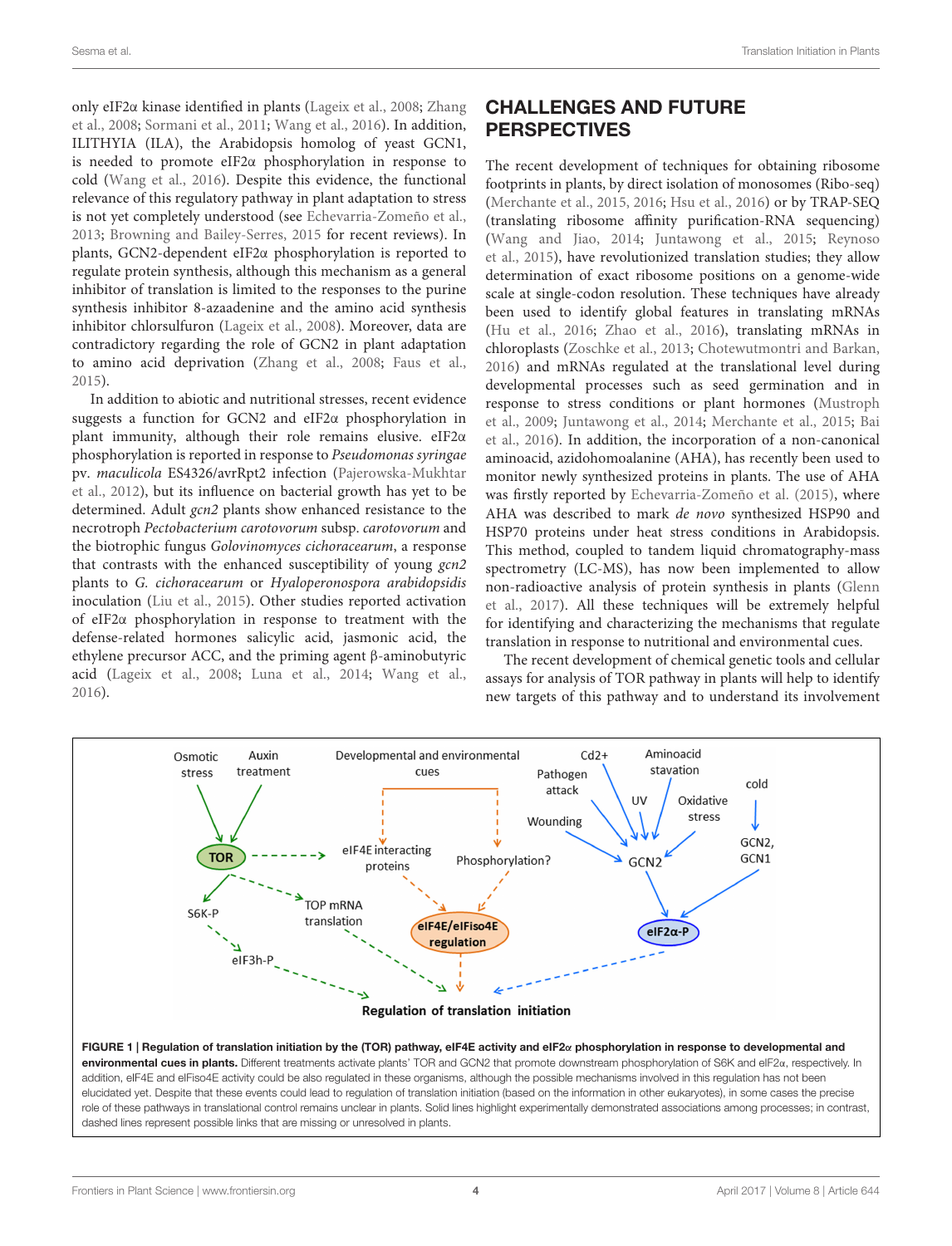in translation regulation. It will also be relevant to clarify the regulatory activity of TOR on TOP mRNAs, as well as its role in regulating plant adaptation through selective translation of ribosomal proteins. In addition to translation, glucose-mediated TOR signaling has been found to play an important role at transcriptional level in Arabidopsis [\(Xiong](#page-6-35) [et al.,](#page-6-35) [2013\)](#page-6-35).

Since the function of putative plant eIF4E interactors has not been studied in detail, considerable effort is needed to determine the role of these proteins in mRNA translation, export or decay, and how such regulation could affect plant development or responses to environmental stimuli.

An exclusive feature of plant translational machinery is the presence along with eIF4E of eIFiso4E isoforms, which mediate the translation of specific mRNA populations as part of the eIFiso4F complexes [\(Mayberry et al.,](#page-5-38) [2009;](#page-5-38) [Martinez-](#page-5-39)[Silva et al.,](#page-5-39) [2012;](#page-5-39) [Chen et al.,](#page-4-14) [2014\)](#page-4-14). Therefore, it would be of interest to analyze the possible specialization of the eIF4E putative regulators in the selective regulation of eIF4E and eIFiso4E proteins. It will also be important to study the nature of eIF4E and eIFiso4E post-translational modifications and their function in the control of translation initiation in plants.

The effort to define the role of phosphorylated eIF2α during plant adaptation to environmental changes highlights current interest in this area. Reports with contrasting results nonetheless emphasize the need for additional studies to clarify the participation in plant immunity of eIF2α phosphorylation and of the TOR pathway. As inhibition of translation mediated by eIF2α phosphorylation is less severe in plants than in mammals, it is necessary to clarify its role in plant adaptation to stress; identification of plant mRNAs targeted by this regulatory mechanism would constitute a major breakthrough.

#### **REFERENCES**

- <span id="page-4-13"></span>Bai, B., Peviani, A., Van Der Horst, S., Gamm, M., Snel, B., Bentsink, L., et al. (2016). Extensive translational regulation during seed germination revealed by polysomal profiling. New Phytol. 214, 233–244. [doi: 10.1111/nph.14355](https://doi.org/10.1111/nph.14355)
- <span id="page-4-9"></span>Baker, B. M., Nargund, A. M., Sun, T., and Haynes, C. M. (2012). Protective coupling of mitochondrial function and protein synthesis via the eIF2alpha kinase GCN-2. PLoS Genet. 8:e1002760. [doi: 10.1371/journal.pgen.1002760](https://doi.org/10.1371/journal.pgen.1002760)
- <span id="page-4-2"></span>Barbet, N. C., Schneider, U., Helliwell, S. B., Stansfield, I., Tuite, M. F., and Hall, M. N. (1996). TOR controls translation initiation and early G1 progression in yeast. Mol. Biol. Cell. 7, 25–42. [doi: 10.1091/mbc.7.1.25](https://doi.org/10.1091/mbc.7.1.25)
- <span id="page-4-6"></span>Bogre, L., Henriques, R., and Magyar, Z. (2013). TOR tour to auxin. EMBO J. 32, 1069–1071. [doi: 10.1038/emboj.2013.69](https://doi.org/10.1038/emboj.2013.69)
- <span id="page-4-11"></span>Browning, K. S., and Bailey-Serres, J. (2015). Mechanism of cytoplasmic mRNA translation. Arabidopsis Book 13:e0176. [doi: 10.1199/tab.0176](https://doi.org/10.1199/tab.0176)
- <span id="page-4-4"></span>Caldana, C., Li, Y., Leisse, A., Zhang, Y., Bartholomaeus, L., Fernie, A. R., et al. (2013). Systemic analysis of inducible target of rapamycin mutants reveal a general metabolic switch controlling growth in Arabidopsis thaliana. Plant J. 73, 897–909. [doi: 10.1111/tpj.12080](https://doi.org/10.1111/tpj.12080)
- <span id="page-4-8"></span>Castilho, B. A., Shanmugam, R., Silva, R. C., Ramesh, R., Himme, B. M., and Sattlegger, E. (2014). Keeping the eIF2 alpha kinase Gcn2 in check. Biochim. Biophys. Acta Mol. Cell Res. 1843, 1948–1968. [doi: 10.1016/j.bbamcr.2014.](https://doi.org/10.1016/j.bbamcr.2014.04.006) [04.006](https://doi.org/10.1016/j.bbamcr.2014.04.006)
- <span id="page-4-14"></span>Chen, Z., Jolley, B., Caldwell, C., and Gallie, D. R. (2014). Eukaryotic translation initiation factor eIFiso4G is required to regulate violaxanthin De-epoxidase

In this review, we have focused on the regulation of the TOR pathway and eIF4E and eIF2α translation initiation factors by developmental and environmental cues (**[Figure 1](#page-3-0)**). Nevertheless, when analyzing translation regulation during plant response to environmental changes, other mechanisms including those that affect translation elongation and termination, or formation of cytoplasmic ribonucleoprotein foci must also be considered. Many important questions remain to be answered; indeed, we are just beginning to understand translational regulation in plants and can thus anticipate major findings in this field in coming years.

#### AUTHOR CONTRIBUTIONS

All authors listed made substantial intellectual contribution to the work, wrote the manuscript together and approved it for publication.

#### FUNDING

This work is supported by grants S2013/ABI-2734 from Comunidad de Madrid, BIO2014-53211-R (to AS) and BIO2015-68130-R (to CC) from Ministerio de Economía y Competitividad, and Starting Grant GA 260468 (to MC) from the European Research Council.

#### ACKNOWLEDGMENTS

The authors apologize for the necessary omission of bibliography of interest, due to manuscript length limitations. We thank C. Mark for editorial assistance.

expression in Arabidopsis. J. Biol. Chem. 289, 13926–13936. [doi: 10.1074/jbc.](https://doi.org/10.1074/jbc.M114.555151) [M114.555151](https://doi.org/10.1074/jbc.M114.555151)

- <span id="page-4-12"></span>Chotewutmontri, P., and Barkan, A. (2016). Dynamics of chloroplast translation during chloroplast differentiation in maize. PLoS Genet. 12:e1006106. [doi: 10.1371/journal.pgen.1006106](https://doi.org/10.1371/journal.pgen.1006106)
- <span id="page-4-0"></span>Chu, D., Kazana, E., Bellanger, N., Singh, T., Tuite, M. F., and Von Der Haar, T. (2013). Translation elongation can control translation initiation on eukaryotic mRNAs. EMBO J. 33, 21–34. [doi: 10.1002/embj.201385651](https://doi.org/10.1002/embj.201385651)
- <span id="page-4-3"></span>Deprost, D., Yao, L., Sormani, R., Moreau, M., Leterreux, G., Nicolai, M., et al. (2007). The Arabidopsis TOR kinase links plant growth, yield, stress resistance and mRNA translation. EMBO Rep. 8, 864–870. [doi: 10.1038/sj.embor.](https://doi.org/10.1038/sj.embor.7401043) [7401043](https://doi.org/10.1038/sj.embor.7401043)
- <span id="page-4-1"></span>Dobrenel, T., Caldana, C., Hanson, J., Robaglia, C., Vincentz, M., Veit, B., et al. (2016a). TOR signaling and nutrient sensing. Annu. Rev. Plant Biol. 67, 261– 285. [doi: 10.1146/annurev-arplant-043014-114648](https://doi.org/10.1146/annurev-arplant-043014-114648)
- <span id="page-4-5"></span>Dobrenel, T., Mancera-Martinez, E., Forzani, C., Azzopardi, M., Davanture, M., Moreau, M., et al. (2016b). The Arabidopsis TOR kinase specifically regulates the expression of nuclear genes coding for plastidic ribosomal proteins and the phosphorylation of the cytosolic ribosomal protein S6. Front. Plant Sci. 7:1611. [doi: 10.3389/fpls.2016.01611](https://doi.org/10.3389/fpls.2016.01611)
- <span id="page-4-10"></span>Donnelly, N., Gorman, A. M., Gupta, S., and Samali, A. (2013). The eIF2α kinases: their structures and functions. Cell. Mol. Life Sci. 70, 3493–3511. [doi: 10.1007/](https://doi.org/10.1007/s00018-012-1252-6) [s00018-012-1252-6](https://doi.org/10.1007/s00018-012-1252-6)
- <span id="page-4-7"></span>Dostie, J., Ferraiuolo, M., Pause, A., Adam, S. A., and Sonenberg, N. (2000). A novel shuttling protein, 4E-T, mediates the nuclear import of the mRNA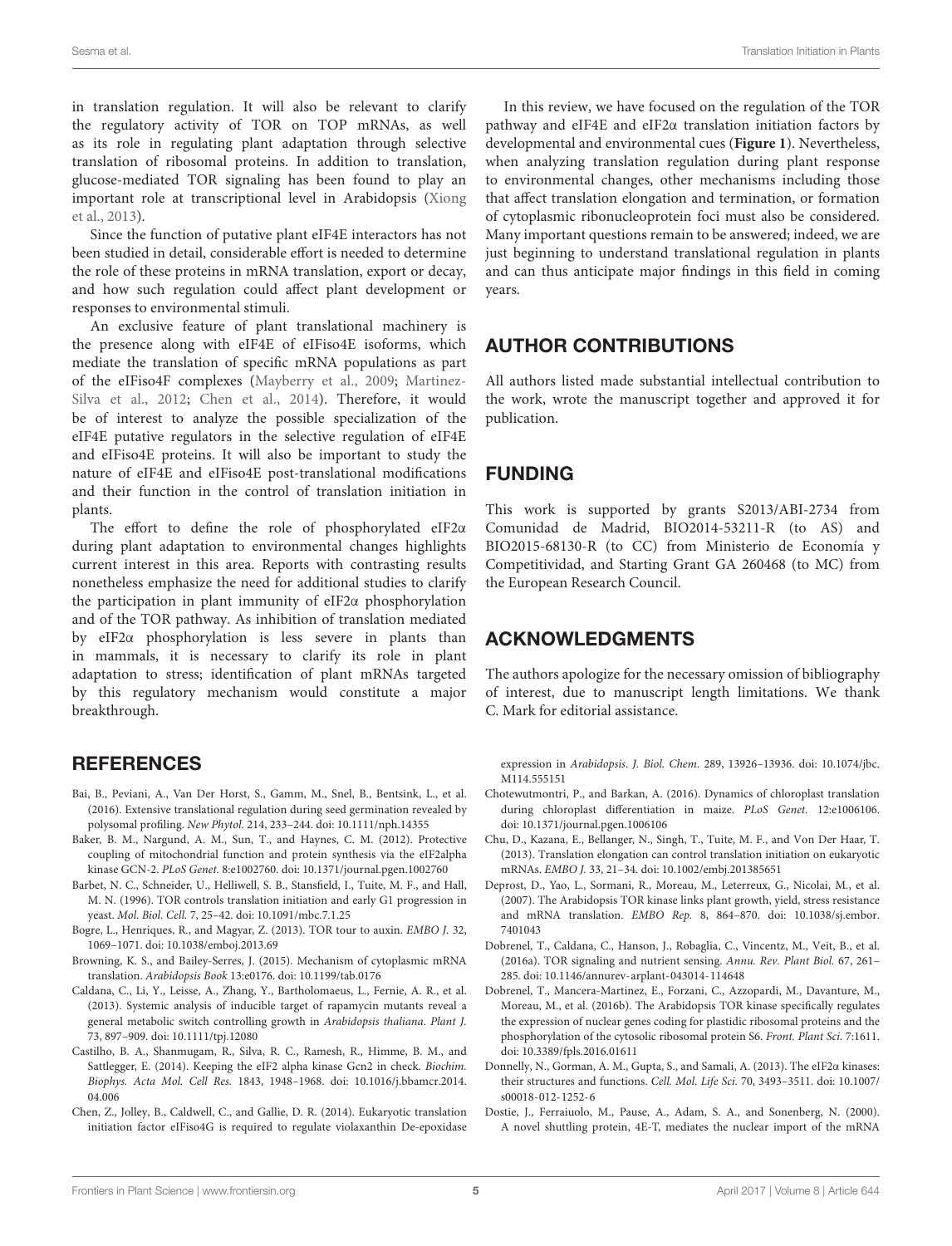5 0 cap-binding protein, eIF4E. EMBO J. 19, 3142–3156. [doi: 10.1093/emboj/19.](https://doi.org/10.1093/emboj/19.12.3142) [12.3142](https://doi.org/10.1093/emboj/19.12.3142)

- <span id="page-5-36"></span>Echevarria-Zomeño, S., Fernandez-Calvino, L., Castro-Sanz, A. B., Lopez, J. A., Vazquez, J., and Castellano, M. M. (2015). Dissecting the proteome dynamics of the early heat stress response leading to plant survival or death in Arabidopsis. Plant Cell Environ. 39, 1264–1278. [doi: 10.1111/pce.12664](https://doi.org/10.1111/pce.12664)
- <span id="page-5-26"></span>Echevarria-Zomeño, S., Yanguez, E., Fernandez-Bautista, N., Castro-Sanz, A. B., Ferrando, A., and Castellano, M. M. (2013). Regulation of translation initiation under biotic and abiotic stresses. Int. J. Mol. Sci. 14, 4670–4683. [doi: 10.3390/](https://doi.org/10.3390/ijms14034670) [ijms14034670](https://doi.org/10.3390/ijms14034670)
- <span id="page-5-2"></span>Eltschinger, S., and Loewith, R. (2016). TOR complexes and the maintenance of cellular homeostasis. Trends Cell Biol. 26, 148–159. [doi: 10.1016/j.tcb.2015.10.](https://doi.org/10.1016/j.tcb.2015.10.003) [003](https://doi.org/10.1016/j.tcb.2015.10.003)
- <span id="page-5-27"></span>Faus, I., Zabalza, A., Santiago, J., Nebauer, S. G., Royuela, M., Serrano, R., et al. (2015). Protein kinase GCN2 mediates responses to glyphosate in Arabidopsis. BMC Plant Biol. 15:14. [doi: 10.1186/s12870-014-0378-0](https://doi.org/10.1186/s12870-014-0378-0)
- <span id="page-5-7"></span>Franceschetti, M., Bueno, E., Wilson, R. A., Tucker, S. L., Gómez-Mena, C., Calder, G., et al. (2011). Fungal virulence and development is regulated by alternative Pre-mRNA 3' end processing in Magnaporthe oryzae. PLoS Pathog. 7:e1002441. [doi: 10.1371/journal.ppat.1002441](https://doi.org/10.1371/journal.ppat.1002441)
- <span id="page-5-19"></span>Freire, M. A. (2005). Translation initiation factor (iso) 4E interacts with BTF3, the beta subunit of the nascent polypeptide-associated complex. Gene 345, 271–277. [doi: 10.1016/j.gene.2004.11.030](https://doi.org/10.1016/j.gene.2004.11.030)
- <span id="page-5-18"></span>Freire, M. A., Tourneur, C., Granier, F., Camonis, J., El Amrani, A., Browning, K. S., et al. (2000). Plant lipoxygenase 2 is a translation initiation factor-4E-binding protein. Plant Mol. Biol. 44, 129–140. [doi: 10.1023/A:1006494628892](https://doi.org/10.1023/A:1006494628892)
- <span id="page-5-22"></span>Gallie, D. R., Le, H., Caldwell, C., Tanguay, R. L., Hoang, N. X., and Browning, K. S. (1997). The phosphorylation state of translation initiation factors is regulated developmentally and following heat shock in wheat. J. Biol. Chem. 272, 1046–1053. [doi: 10.1074/jbc.272.2.1046](https://doi.org/10.1074/jbc.272.2.1046)
- <span id="page-5-10"></span>Gandin, V., Masvidal, L., Hulea, L., Gravel, S.-P., Cargnello, M., Mclaughlan, S., et al. (2016). nanoCAGE reveals 5' UTR features that define specific modes of translation of functionally related MTOR-sensitive mRNAs. Genome Res. 26, 636–648. [doi: 10.1101/gr.197566.115](https://doi.org/10.1101/gr.197566.115)
- <span id="page-5-37"></span>Glenn, W. S., Stone, S. E., Ho, S. H., Sweredoski, M. J., Moradian, A., Hess, S., et al. (2017). BONCAT enables time-resolved analysis of protein synthesis in native plant tissue. Plant Physiol. 173, 1543–1553. [doi: 10.1104/pp.16.01762](https://doi.org/10.1104/pp.16.01762)
- <span id="page-5-3"></span>Gonzalez, A., and Hall, M. N. (2017). Nutrient sensing and TOR signaling in yeast and mammals. EMBO J. 36, 397–408. [doi: 10.15252/embj.201696010](https://doi.org/10.15252/embj.201696010)
- <span id="page-5-16"></span>Haghighat, A., Mader, S., Pause, A., and Sonenberg, N. (1995). Repression of capdependent translation by 4E-binding protein 1: competition with p220 for binding to eukaryotic initiation factor-4E. EMBO J. 14, 5701–5709.
- <span id="page-5-4"></span>Hall, M. N. (2016). TOR and paradigm change: cell growth is controlled. Mol. Biol. Cell. 27, 2804–2806. [doi: 10.1091/mbc.E15-05-0311](https://doi.org/10.1091/mbc.E15-05-0311)
- <span id="page-5-24"></span>Harding, H. P., and Ron, D. (2002). Endoplasmic reticulum stress and the development of diabetes: a review. Diabetes 51(Suppl. 3), S455–S461. [doi: 10.2337/diabetes.51.2007.S455](https://doi.org/10.2337/diabetes.51.2007.S455)
- <span id="page-5-5"></span>Heitman, J., Movva, N. R., and Hall, M. N. (1991). Targets for cell cycle arrest by the immunosuppressant rapamycin in yeast. Science 253, 905–909. [doi: 10.1126/](https://doi.org/10.1126/science.1715094) [science.1715094](https://doi.org/10.1126/science.1715094)
- <span id="page-5-17"></span>Hernandez, G., Altmann, M., and Lasko, P. (2010). Origins and evolution of the mechanisms regulating translation initiation in eukaryotes. Trends Biochem. Sci. 35, 63–73. [doi: 10.1016/j.tibs.2009.10.009](https://doi.org/10.1016/j.tibs.2009.10.009)
- <span id="page-5-23"></span>Hinnebusch, A. G. (2005). Translational regulation of GCN4 and the general amino acid control of yeast. Annu. Rev. Microbiol. 59, 407–450. [doi: 10.1146/annurev.](https://doi.org/10.1146/annurev.micro.59.031805.133833) [micro.59.031805.133833](https://doi.org/10.1146/annurev.micro.59.031805.133833)
- <span id="page-5-1"></span>Hinnebusch, A. G., Ivanov, I. P., and Sonenberg, N. (2016). Translational control by 5'-untranslated regions of eukaryotic mRNAs. Science 352, 1413–1416. [doi: 10.1126/science.aad9868](https://doi.org/10.1126/science.aad9868)
- <span id="page-5-32"></span>Hsu, P. Y., Calviello, L., Wu, H. L., Li, F. W., Rothfels, C. J., Ohler, U., et al. (2016). Super-resolution ribosome profiling reveals unannotated translation events in Arabidopsis. Proc. Natl. Acad. Sci. U.S.A. [doi: 10.1073/pnas.1614788113](https://doi.org/10.1073/pnas.1614788113) [Epub ahead of print].
- <span id="page-5-34"></span>Hu, Q., Merchante, C., Stepanova, A. N., Alonso, J. M., and Heber, S. (2016). Genome-wide search for translated upstream open reading frames in Arabidopsis thaliana. IEEE T. Nanobioscience 15, 148–157. [doi: 10.1109/TNB.](https://doi.org/10.1109/TNB.2016.2516950) [2016.2516950](https://doi.org/10.1109/TNB.2016.2516950)
- <span id="page-5-0"></span>Jackson, R. J., Hellen, C. U., and Pestova, T. V. (2010). The mechanism of eukaryotic translation initiation and principles of its regulation. Nat. Rev. Mol. Cell Biol. 11, 113–127. [doi: 10.1038/nrm2838](https://doi.org/10.1038/nrm2838)
- <span id="page-5-35"></span>Juntawong, P., Girke, T., Bazin, J., and Bailey-Serres, J. (2014). Translational dynamics revealed by genome-wide profiling of ribosome footprints in Arabidopsis. Proc. Natl. Acad. Sci. U.S.A. 111, E203–E212. [doi: 10.1073/pnas.](https://doi.org/10.1073/pnas.1317811111) [1317811111](https://doi.org/10.1073/pnas.1317811111)
- <span id="page-5-33"></span>Juntawong, P., Hummel, M., Bazin, J., and Bailey-Serres, J. (2015). Ribosome profiling: a tool for quantitative evaluation of dynamics in mRNA translation. Methods Mol. Biol. 1284, 139–173. [doi: 10.1007/978-1-4939-2444-8\\_7](https://doi.org/10.1007/978-1-4939-2444-8_7)
- <span id="page-5-21"></span>Kim, H. S., Abbasi, N., and Choi, S. B. (2013). Bruno-like proteins modulate flowering time via 3' UTR-dependent decay of SOC1 mRNA. New Phytol. 198, 747–756. [doi: 10.1111/nph.12181](https://doi.org/10.1111/nph.12181)
- <span id="page-5-25"></span>Lageix, S., Lanet, E., Pouch-Pélissier, M. N., Espagnol, M. C., Robaglia, C., Deragon, J. M., et al. (2008). Arabidopsis eIF2α kinase GCN2 is essential for growth in stress conditions and is activated by wounding. BMC Plant Biol. 8:134. [doi: 10.1186/1471-2229-8-134](https://doi.org/10.1186/1471-2229-8-134)
- <span id="page-5-20"></span>Lázaro-Mixteco, P. E., and Dinkova, T. D. (2012). Identification of proteins from cap-binding complexes by mass spectrometry during maize (Zea mays L.) Germination. J. Mex. Chem. Soc. 56, 36–54.
- <span id="page-5-12"></span>Lin, T. A., Kong, X., Haystead, T. A., Pause, A., Belsham, G., Sonenberg, N., et al. (1994). PHAS-I as a link between mitogen-activated protein kinase and translation initiation. Science 266, 653–656. [doi: 10.1126/science.7939721](https://doi.org/10.1126/science.7939721)
- <span id="page-5-28"></span>Liu, X., Kørner, C. J., Hajdu, D., Guo, T., Ramonell, K. M., Argueso, C. T., et al. (2015). Arabidopisis thaliana AtGCN2 kinase is involved in disease resistance against pathogens with diverse life styles. Int. J. Phytopathol. 4, 93–104.
- <span id="page-5-13"></span>Lukhele, S., Bah, A., Lin, H., Sonenberg, N., and Forman-Kay, J. D. (2013). Interaction of the eukaryotic initiation factor 4E with 4E-BP2 at a dynamic bipartite interface. Structure 21, 2186–2196. [doi: 10.1016/j.str.2013.08.030](https://doi.org/10.1016/j.str.2013.08.030)
- <span id="page-5-29"></span>Luna, E., Van Hulten, M., Zhang, Y., Berkowitz, O., López, A., Pétriacq, P., et al. (2014). Plant perception of β-aminobutyric acid is mediated by an aspartyltRNA synthetase. Nat. Chem. Biol. 10, 450–456. [doi: 10.1038/nchembio.1520](https://doi.org/10.1038/nchembio.1520)
- <span id="page-5-6"></span>Ma, X. M., and Blenis, J. (2009). Molecular mechanisms of mTORmediated translational control. Nat. Rev. Mol. Cell Biol. 10, 307–318. [doi: 10.1038/nrm2672](https://doi.org/10.1038/nrm2672)
- <span id="page-5-14"></span>Mader, S., Lee, H., Pause, A., and Sonenberg, N. (1995). The translation initiation factor eIF-4E binds to a common motif shared by the translation factor eIF-4γ and the translational repressors 4E-binding proteins. Mol. Cell Biol. 15, 4990–4997. [doi: 10.1128/MCB.15.9.4990](https://doi.org/10.1128/MCB.15.9.4990)
- <span id="page-5-9"></span>Maegawa, K., Takii, R., Ushimaru, T., and Kozaki, A. (2015). Evolutionary conservation of TORC1 components, TOR, Raptor, and LST8, between rice and yeast. Mol. Genet. Genomics 290, 2019–2030. [doi: 10.1007/s00438-015-1056-0](https://doi.org/10.1007/s00438-015-1056-0)
- <span id="page-5-11"></span>Mahfouz, M. M., Kim, S., Delauney, A. J., and Verma, D. P. (2006). Arabidopsis Target of Rapamycin interacts with Raptor, which regulates the activity of S6 kinase in response to osmotic stress signals. Plant Cell 18, 477–490. [doi: 10.1105/tpc.105.035931](https://doi.org/10.1105/tpc.105.035931)
- <span id="page-5-15"></span>Marcotrigiano, J., Gingras, A. C., Sonenberg, N., and Burley, S. K. (1999). Capdependent translation initiation in eukaryotes is regulated by a molecular mimic of eIF4G. Mol. Cell 3, 707–716. [doi: 10.1016/S1097-2765\(01\)80003-4](https://doi.org/10.1016/S1097-2765(01)80003-4)
- <span id="page-5-39"></span>Martinez-Silva, A. V., Aguirre-Martinez, C., Flores-Tinoco, C. E., Alejandri-Ramirez, N. D., and Dinkova, T. D. (2012). Translation initiation factor AteIF(iso)4E is involved in selective mRNA translation in Arabidopsis thaliana seedlings. PLoS ONE 7:e31606. [doi: 10.1371/journal.pone.0031606](https://doi.org/10.1371/journal.pone.0031606)
- <span id="page-5-38"></span>Mayberry, L. K., Allen, M. L., Dennis, M. D., and Browning, K. S. (2009). Evidence for variation in the optimal translation initiation complex: plant eIF4B, eIF4F, and eIF(iso)4F differentially promote translation of mRNAs. Plant Physiol. 150, 1844–1854. [doi: 10.1104/pp.109.138438](https://doi.org/10.1104/pp.109.138438)
- <span id="page-5-8"></span>Menand, B., Desnos, T., Nussaume, L., Berger, F., Bouchez, D., Meyer, C., et al. (2002). Expression and disruption of the Arabidopsis TOR (target of rapamycin) gene. Proc. Natl. Acad. Sci. U.S.A. 99, 6422–6427. [doi: 10.1073/pnas.092](https://doi.org/10.1073/pnas.092141899) [141899](https://doi.org/10.1073/pnas.092141899)
- <span id="page-5-30"></span>Merchante, C., Brumos, J., Yun, J., Hu, Q., Spencer, K. R., Enriquez, P., et al. (2015). Gene-specific translation regulation mediated by the hormonesignaling molecule EIN2. Cell 163, 684–697. [doi: 10.1016/j.cell.2015.09.036](https://doi.org/10.1016/j.cell.2015.09.036)
- <span id="page-5-31"></span>Merchante, C., Hu, Q., Heber, S., Alonso, J., and Stepanova, A. N. (2016). A Ribosome Footprinting Protocol for Plants. Bio Protoc. 6:e1985. [doi: 10.21769/BioProtoc.1985](https://doi.org/10.21769/BioProtoc.1985)